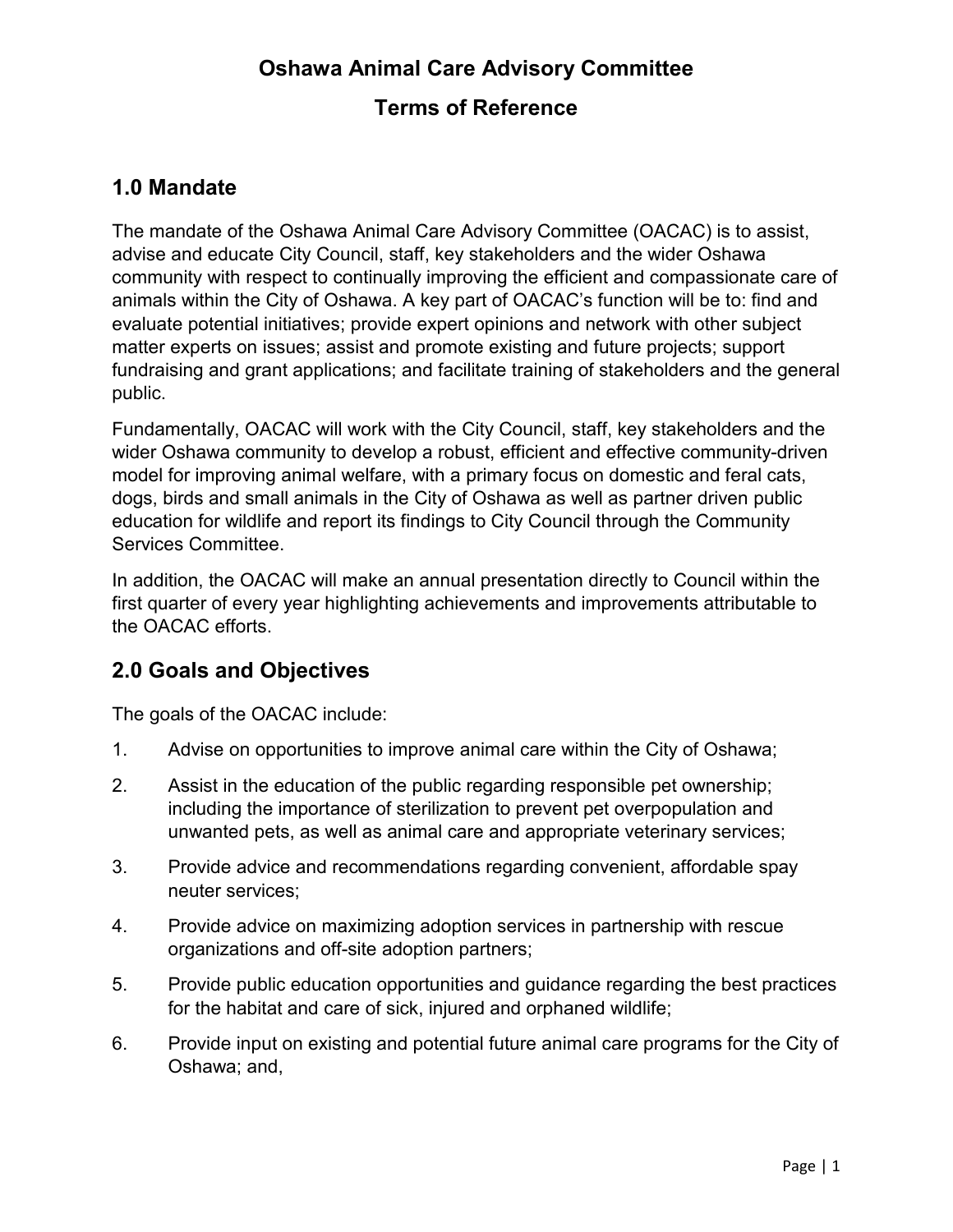# **Oshawa Animal Care Advisory Committee**

# **Terms of Reference**

7. Undertake any fundraising activities as outlined in the Advisory Committees of Council Policy and Procedure including but not limited to community engagement, animal licensing, public education and awareness, pet adoption programs and controlling pet overpopulation. Any fundraising activities require the approval of Council.

## **3.0 Guiding Principles**

Advisory Committees shall be compliant with the Advisory Committees of Council Policy and Procedure (which respects the City's Procedural By-law 111-2017, as amended, regarding meeting process). The Procedural By-law may be referenced directly through City Clerk Services should further clarification on meeting process be required. Changes or clarifications to the Policy or Procedure shall be reflected in updates to the Policy and Procedure, which may be supplemented by guidelines and training materials, as appropriate, by the City Clerk.

The above referenced Policy and Procedure is comprehensive and addresses, amongst other matters, duties and conduct of Oshawa Animal Care Advisory Committee members and support staff, operating procedures, conduct of meetings and standard templates for advisory committee agendas, advisory committee reports to Council, etc.

The Commissioner, Community Services Department shall assign the Supervisor, Oshawa Animal Services to act as a Policy Advisor to the OACAC.

# **4.0 Key Success Factors**

For the Oshawa Animal Care Advisory Committee to be successful, the following factors need to be realized:

- vision;
- leadership;
- appropriate funding and staff resources;
- effective communication;
- partnership development;
- volunteer support and commitment;
- feasible, realistic and achievable strategies/actions tailored to the community's needs; and
- a strong relationship with the Community Services Committee and City Council.